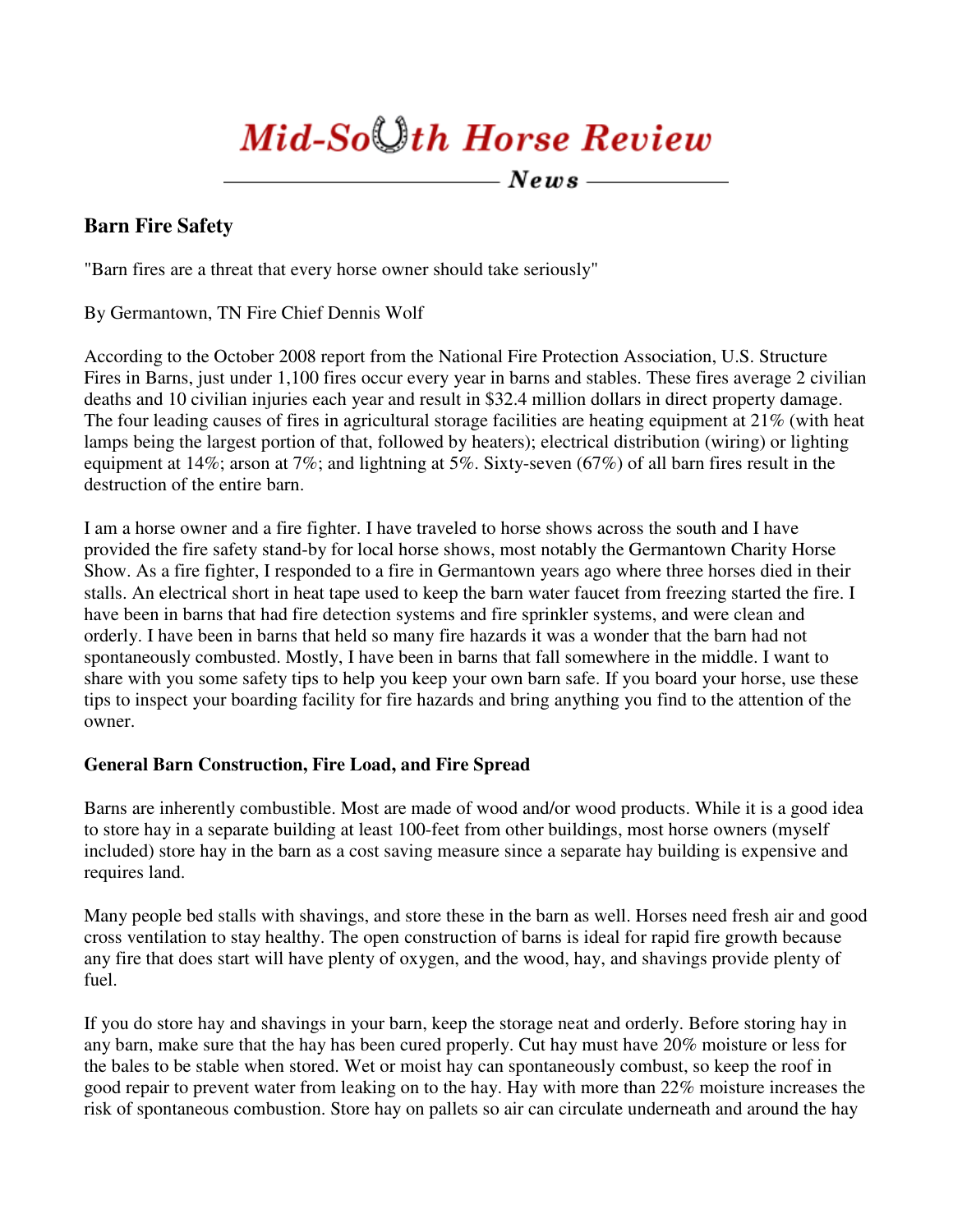and heat can escape. Sweep up and remove loose hay piles from the hay storage room and barn aisles. Twenty-seven (27%) of barn structure fires started when hay or straw were first ignited.

Baled shavings are somewhat safer than bulk shavings because the shavings are tightly packed in the plastic bale, which slows the rate at which fire will spread. Discard the plastic from bulk shavings in metal trashcans with tight fitting lids.

## **No Smoking, Period**

Establish a no smoking policy, post no smoking signs, and enforce the policy. Not smoking in a barn is common sense, but every year at the Germantown Charity Horse Show, my fire fighters find horse owners smoking in the barns and have to enforce the no smoking ordinance. There is simply no justification for taking such wanton risk as smoking in a barn: it needlessly exposes animals and people to the risk of injury or death from an entirely preventable fire.

## **Electrical Safety**

Barns need electricity, and electricity provides a source of ignition. Avoid the temptation to do your own electrical wiring. While wiring a barn or extending a circuit may seem easy, the National Electrical Code contains many requirements for installing electrical circuits safely, so hire a licensed electrician. Extension cords are for temporary use only. If your barn is "wired with extension cords," you need to hire an electrician to replace those cords with permanent wiring and electrical outlets.

Consider you electrical needs, including how many outlets you need and how many light fixtures you need. Do you use fans? Do you want an outlet next to every stall and at every cross-tie? Do you have any appliances in the barn, such as a refrigerator, television, etc.? Do you want a light in every stall? Do you want perimeter lighting around the barn? All of these items require a certain amount of amperage (amps). An electrician can add up the amount of amperage you need and determine the required size of the electrical wire needed to provide the amps required. Run all electrical wiring in conduit to protect the wires from damage from people and animals.

Ground-fault interrupting circuits (GFI) are required by code where electricity is in close proximity with water. GFI receptacles and circuits will detect current leakage and will shut the power off to prevent a person or animal from receiving an electrical shock. Use weatherproof covers on electrical outlets exposed to water, including rainwater and spray water from a garden hose. For other outlets, use childproof caps to keep insects and dust out of the outlet.

If light fixtures are located so that it might be possible for a horse to reach them, including the possibility of a horse rearing in a stall or barn isle, reposition the light fixtures or install light fixtures with protective guards to prevent the horse from breaking the light bulb. On the four-foot and eight-foot long fluorescent light fixtures, use plastic tubes to protect the bulbs.

Keep your roof in good condition to prevent roof leaks. Water leaking into a light fixture or into an electrical outlet can cause a short that can start a fire.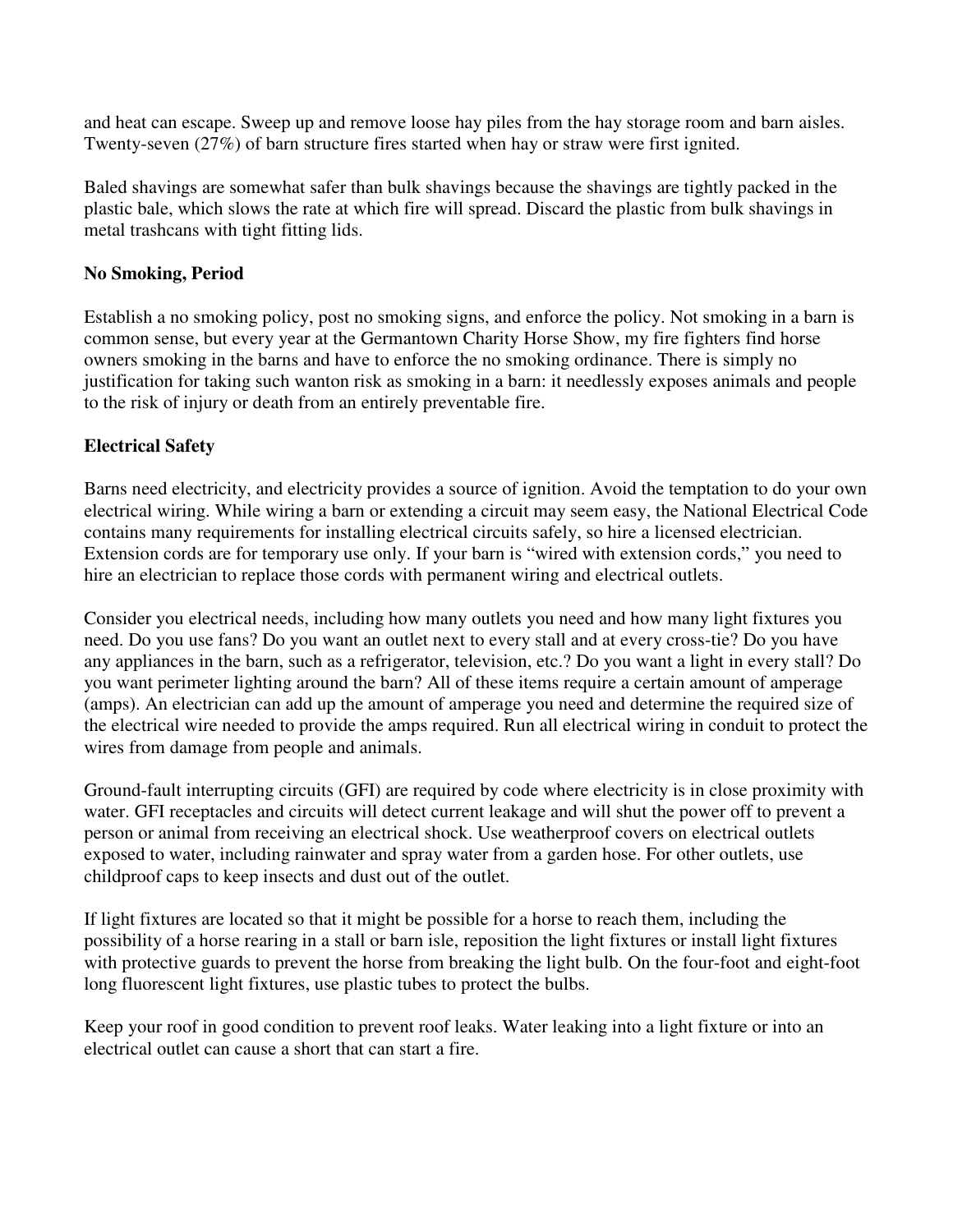If you must use heat tapes in the winter to keep the water faucet from freezing, protect the heat tape to that it will not be damaged. A small "nick" in the tape could cause a short and start a fire, so protect the tape from being damaged by people, horses, animals, and the tools used around the barn. A better choice would be to have a plumber replace freeze-prone faucets with frost-proof faucets and eliminate the use of heat tape. If your pipes do freeze, never use a torch or open flame

If you use heated buckets in the stalls, know that each bucket can use 12 amps of electricity. Several of these used on the same circuit could overload the circuit, which could start a fire. The same is true for water trough heaters. Such heaters usually require 12 to 15 amps of electricity, so make sure that they are connected to a circuit with sufficient amperage. If you must use an extension cord to run power to a trough heater, get a cord rated for 20-amp service as amperage decreases with distance. Using a 20-amp cord will lessen, but not eliminate, the possibility of the extension cord overheating.

To shut off the power to the barn in an emergency, you should have an electrical disconnect for the barn. This could be a circuit breaker in an existing breaker box or a dedicated switch located in the barn. Label the switch or circuit breaker accordingly and make sure that everyone knows where it is located.

## **General Barnkeeping**

Keeping the barn neat and clean is a very important part of keeping your barn fire-safe. Keep barn aisles clean and free of clutter so that there is a wide and direct path to use if you must get the horses out of the barn quickly.

Use metal trashcans with tight fitting lids in your barn instead of plastic trashcans. If someone does discard a cigarette or something hot in a metal trashcan with a lid, a metal trashcan will not melt as the plastic can would and the tight fitting lid will starve the fire of oxygen.

If you use oil-based products to clean you tack, dispose of the cloths used, preferably by removing them from the barn and disposing of them in a metal container. If you oily rags from working on farm equipment, dispose of them properly and away from the barn.

Storing power equipment such as tractors, lawn mowers, line trimmers, chainsaws, etc. in a horse barn is not recommended. However, if you must store power equipment in your barn, do not store the gasoline and/or diesel fuel in your barn. Store the fuel away from the barn and in approved safety cans. The plastic cans one buys at the hardware store are not safety cans. Safety cans are expensive, but they provide protection from accidental spills and keep flames from flashing back into the fuel can.

If you store oil based cleaning supplies, clipper grease, alcohol, and other combustible liquids in the barn store them in a metal box or container with a lid that will close.

Do not store ammonium nitrate fertilizer in your barn. Ammonium nitrate is an oxidizer. If petroleum products are exposed to ammonium nitrate, a fire can result.

Keep dust and cobwebs down. Remove the cobwebs every week or so. Provide plenty of metal trashcans with tight fitting metal lids. Keep the manure pile away from the barn. Keep the trashcans empty and avoid using the barn as a general storage building for your operation.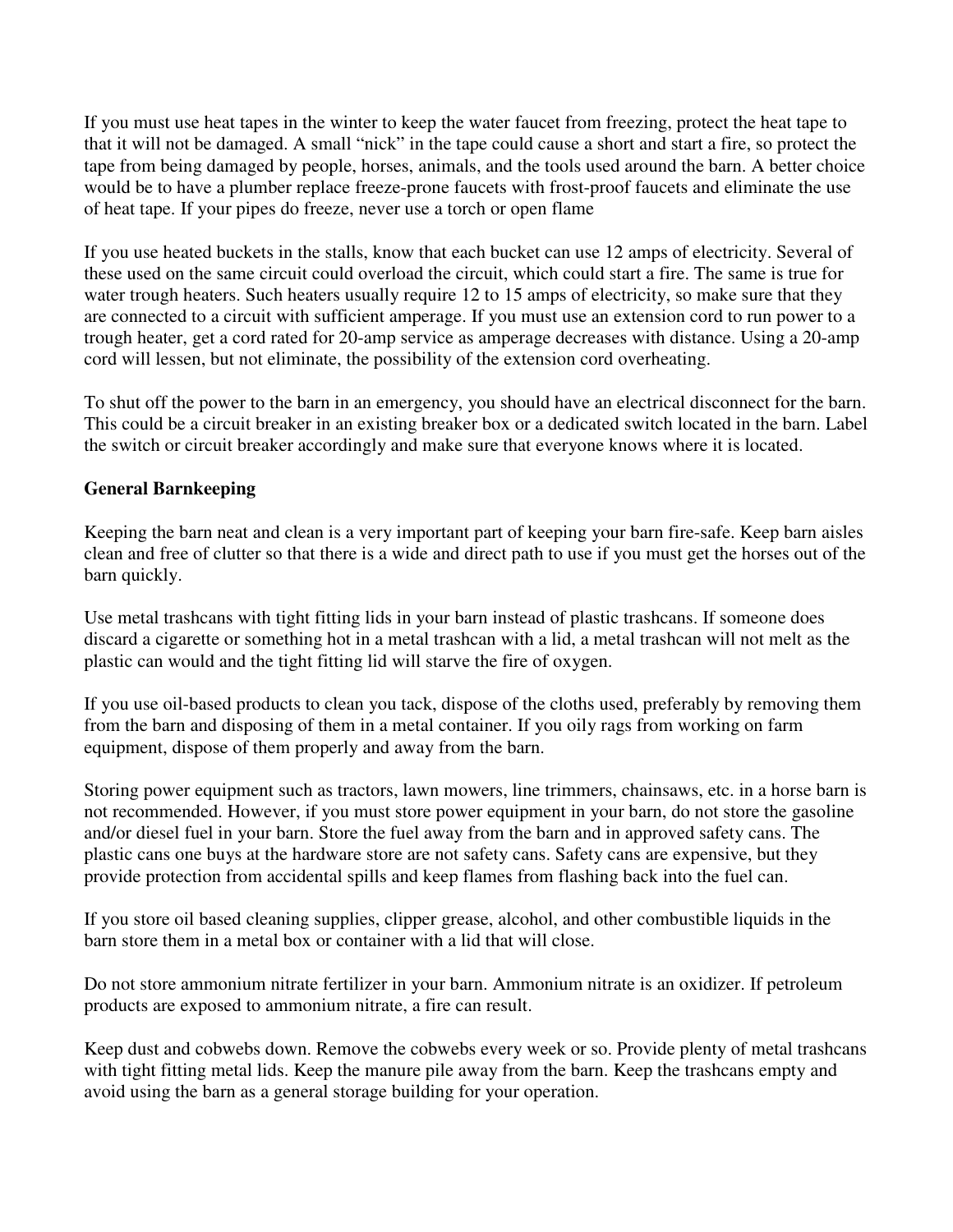Around the outside of the barn, keep trash and litter picked up so that it does not accumulate against the side of the barn. Keep the grass and shrubs near the barn mowed to create a fire break in case of a grass fire.

If your barn is far off the road, fire apparatus may not be able to reach it. For good access, a fire truck needs a driveway at least 12 to 14-feet wide and overhead clearance of at least 11-feet. Fire apparatus can weigh 24,000 pounds or more. Can your driveway handle that much weight? For special risks, fire departments create a pre-plan that they use to evaluate the risk and develop a response plan, and a site visit is required to develop the pre-plan. Call your local fire department and request that a fire inspector come to your barn to evaluate the fire department's ability to access your property. The fire inspector will evaluate the fire department's ability to access your property, the amount of water the department would need to extinguish your barn if it were on fire, whether that water is available, and other items to create the pre-plan. The fire inspector can give you important tips on how to improve fire safety in your barn.

## **Escape Plan**

Develop an escape plan for people and an evacuation plan for the horses. Your local fire department can provide assistance in developing the plan. Post the plan for all to see and discuss the plan with others who use or work at the barn.

Practice the plan every month, including having a practice session at night or with the lights off. Horses are creatures of habit, so the more you practice the evacuation drill the more accustomed they will become to being lead from the barn in a hurry. Keep halters within easy reach of stalled horses. It can take between 30 and 60 seconds to place a halter on a horse and lead the horse to safety. Can you do that if there is fire, smoke, and darkness present? Expect to discover problems the first time you hold the drill. Use this as a learning experience and correct any problems you find before the next drill. If you have boarders, educate them about the escape and evacuation plan and make sure they participate in the drills.

If you have a large barn, consider installing emergency lighting that comes on if the power fails. This could help you see if you have to evacuate the barn at night. Keep flashlights handy in case the power goes out.

If not already present, consider adding an exterior door to each stall to facilitate evacuation in an emergency.

## **Fire Extinguishers, Water Hoses, and the Decision to Fight a Fire**

Fires are classified by type based on the material that is burning. Class A fires are fires in ordinary combustibles, including wood, paper, cloth, and most plastics. Class B fires are fires in flammable liquids, including gasoline, diesel fuel, and grease. Class C fires are fires involving energized electrical equipment, including circuit breaker boxes and machinery while there is electrical current present. For use in a barn, a fire extinguisher rated to fight these three types of fire. These are multipurpose fire extinguishers and you should see the letters "ABC" somewhere on the box and on the extinguisher.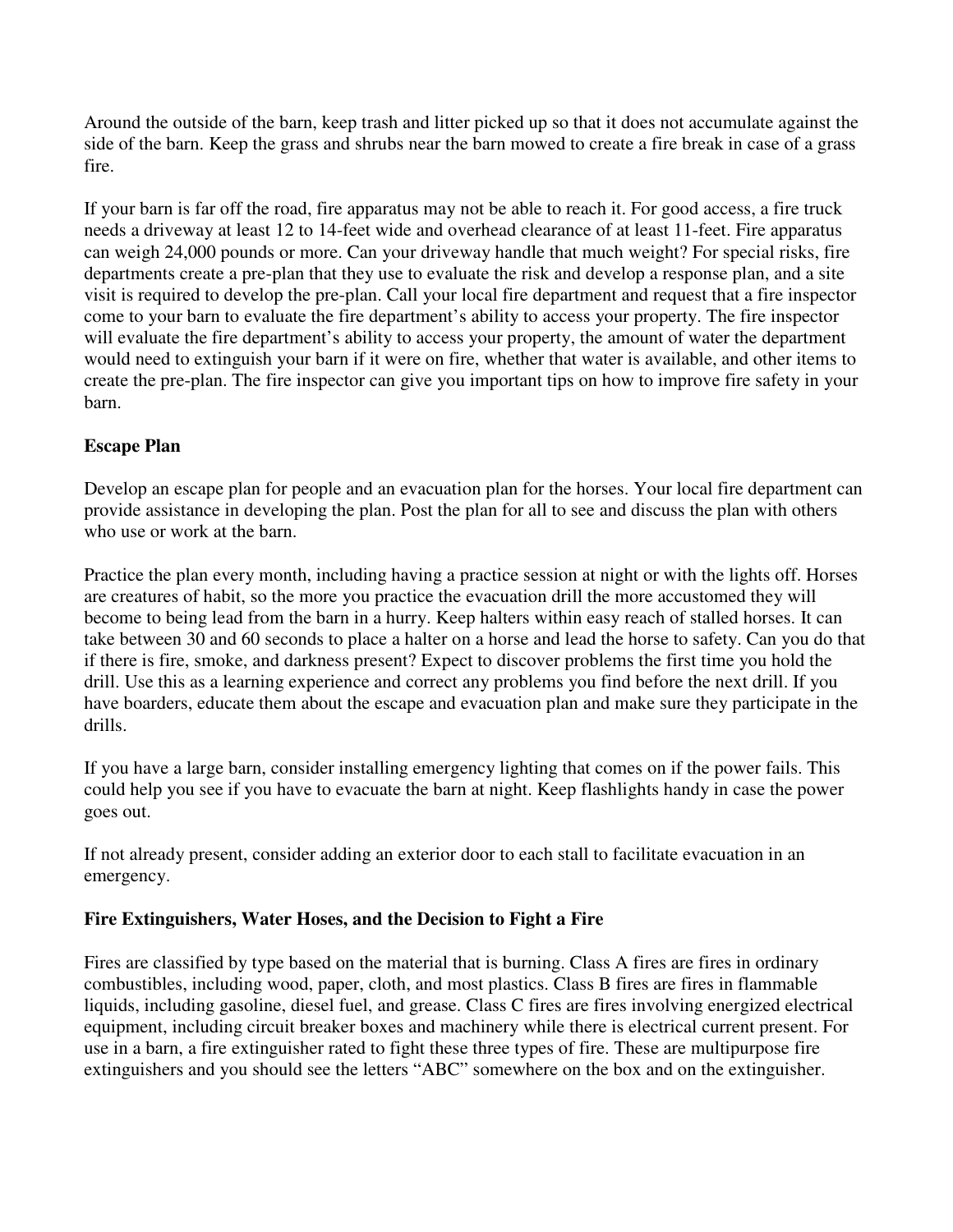In addition to the letter classification, fire extinguishers are rated on Class A and Class B fires based on how much fire they will fight. The higher the number, the more fire that can be fought with the extinguisher. The Class C rating does not have a number: it simply indicates that the chemical in the fire extinguisher will not conduct electricity. You need a fire extinguisher with a minimum rating of 2A:10B:C. This fire extinguisher will contain between 4 and 5 pounds of fire extinguishing chemical and weigh between 8 and 12 pounds. The weight of the full extinguisher is important because if you cannot lift and carry the extinguisher you cannot use it properly. If you can lift, carry and use a larger extinguisher, consider a multi-purpose extinguisher with a minimum rating of 4A:60B:C, which can weigh about 18 to 20 pounds. Extinguishers have plastic heads and metal heads. The metal heads, made or steel or aluminum, are more durable than the plastic heads. Place extinguishers no more than 50-feet apart in a barn. Mount extinguishers on the wall; do not set them on the ground. Locate the extinguishers along paths of travel and near exits. Expect to pay between \$30 and \$60, depending upon brand and quality, for a 2A:10B:C extinguisher, and twice that or more for the larger extinguisher.

Fire extinguishers are easy to use if you remember the PASS method: Pull, Aim, Squeeze, Sweep. Pull the pin, aim the extinguisher at the base of the fire, squeeze the handle, and sweep the extinguisher back and forth to cover the fire. You local fire department may offer fire extinguisher training classes.

Once installed, inspect every fire extinguisher monthly to insure that they are in good working order. Check the pressure gauge and make sure that the needle on the gauge is in the green zone. Check the pull-pin and tamper seal to see that they are intact. Check the nozzle to make sure that a wasp or other insect has not built a nest in the nozzle that will prevent the extinguisher from working. Check the extinguisher for any physical damage as well. Have the extinguisher serviced by a licensed fire extinguisher technician (found in the yellow pages under fire extinguishers) if the unit is low on pressure, has been discharged or is damaged.

Water is very effective on Class A fires, and most barns have water hoses. A water hose does not flow a lot of water, so it will be effective on only small fires, so do not be lulled into a false sense of security because you have a garden hose. Do not use water on Class B flammable liquid fires because the water will not extinguish the fire and the fuel will float on top of the water, which could spread the fire. To avoid the risk of being shocked do not use water on Class C fires. Make sure that you have a water hose or hoses long enough to reach all parts of the barn. Even if you have enough water hoses, you still need fire extinguishers for the types of fire that you cannot fight with water, and to be prepared if your water faucet freezes.

If you discover a fire in your barn, call 9-1-1 before doing anything else. You should only attempt to fight a fire if it is small and contained and only if you have a clear path behind you to escape that is free of fire. A fire doubles in size every 60 seconds. If the fire has spread beyond the early stages, it is time to evacuate the barn. Be sure that the fire extinguisher is large enough to put out the fire before attempting to fight the fire. The fire department recommends that you evacuate and call 9-1-1 if fire is too large for your fire extinguisher or garden hose. Do not become a fire casualty or fire fatality.

#### **Fire Alarm Systems and Sprinkler Systems**

An alarm system can provide constant monitoring of the barn for fire and intrusion when you are not there. Smoke detectors are not a good investment for a barn because the dust will cause them to give